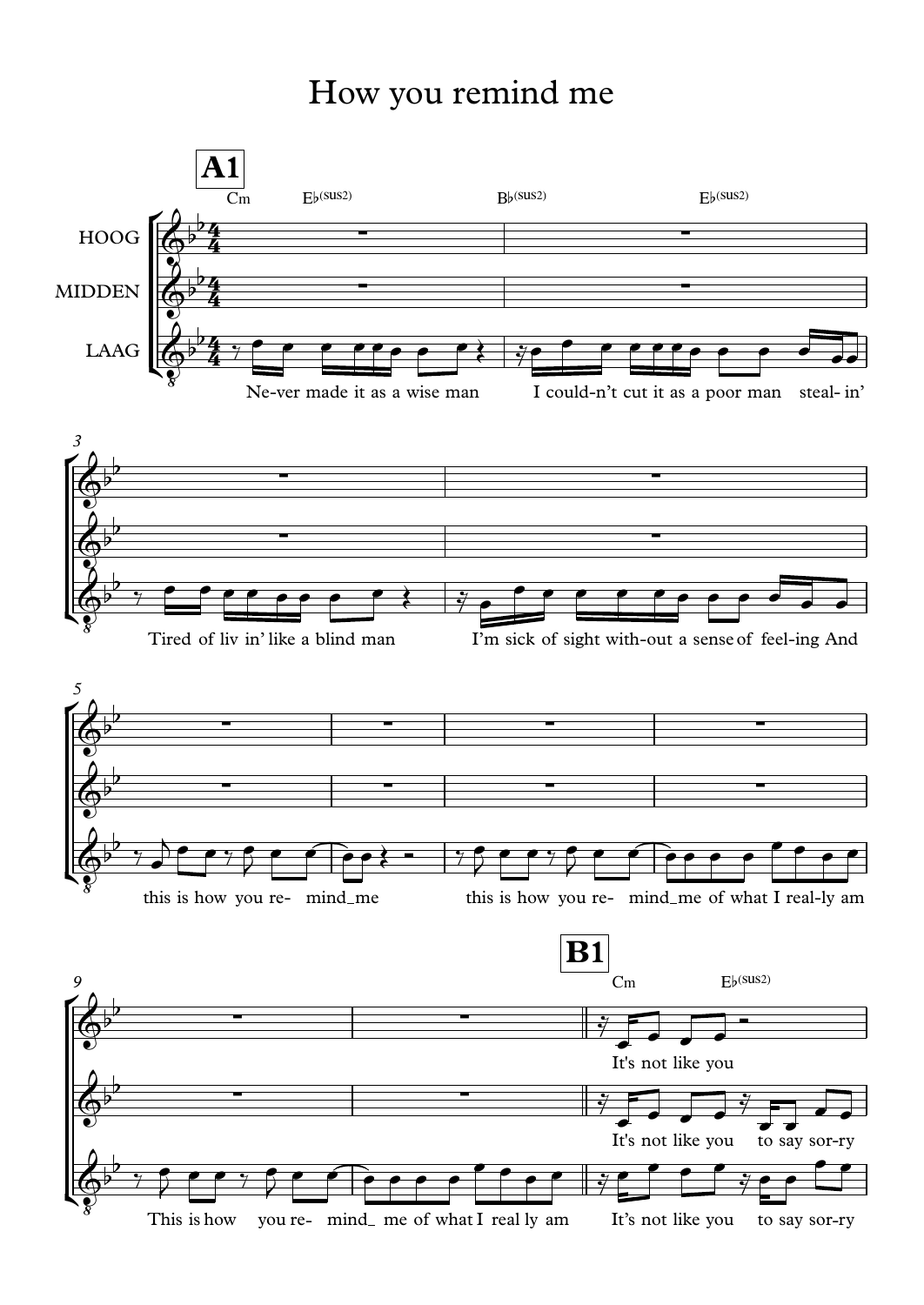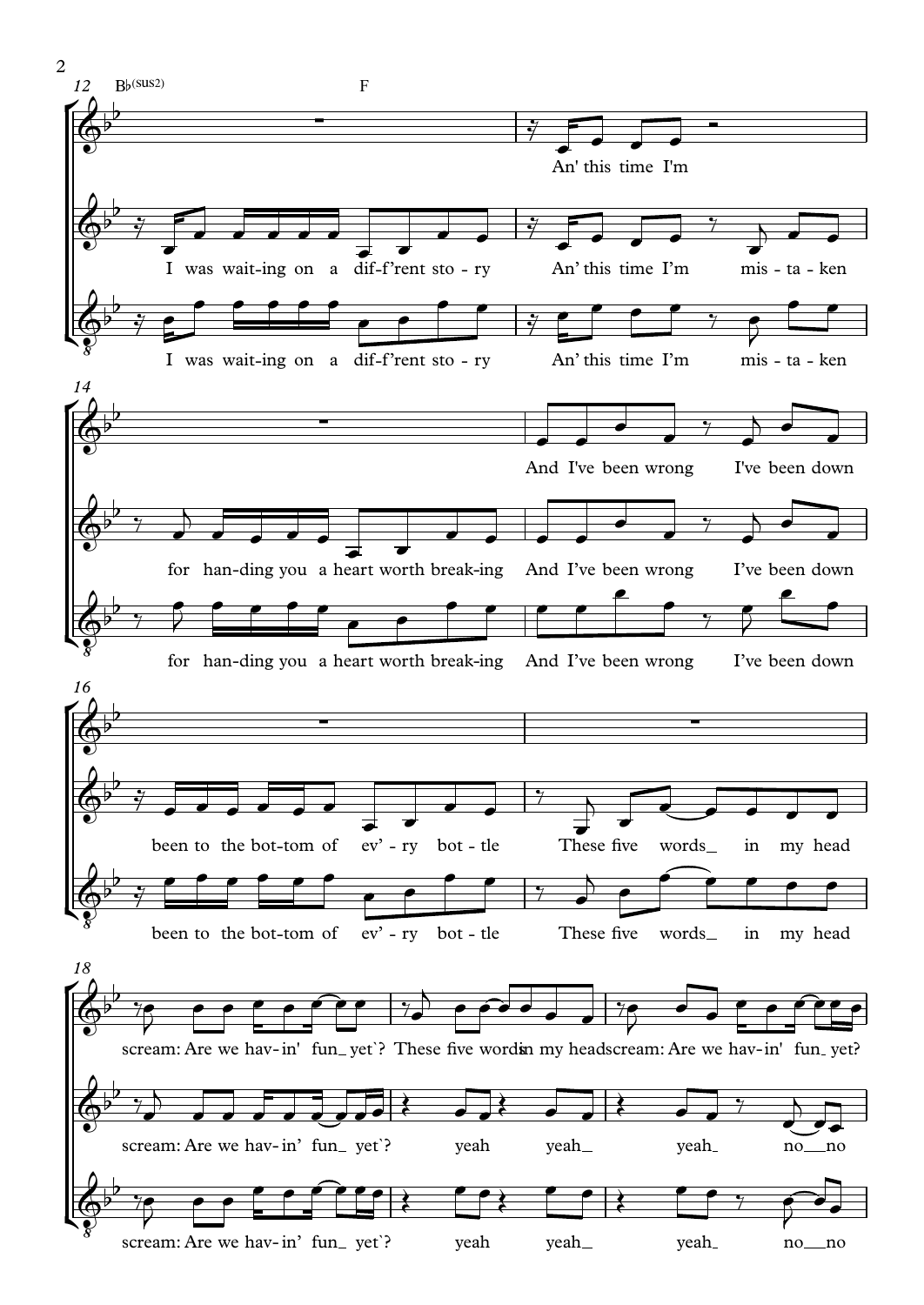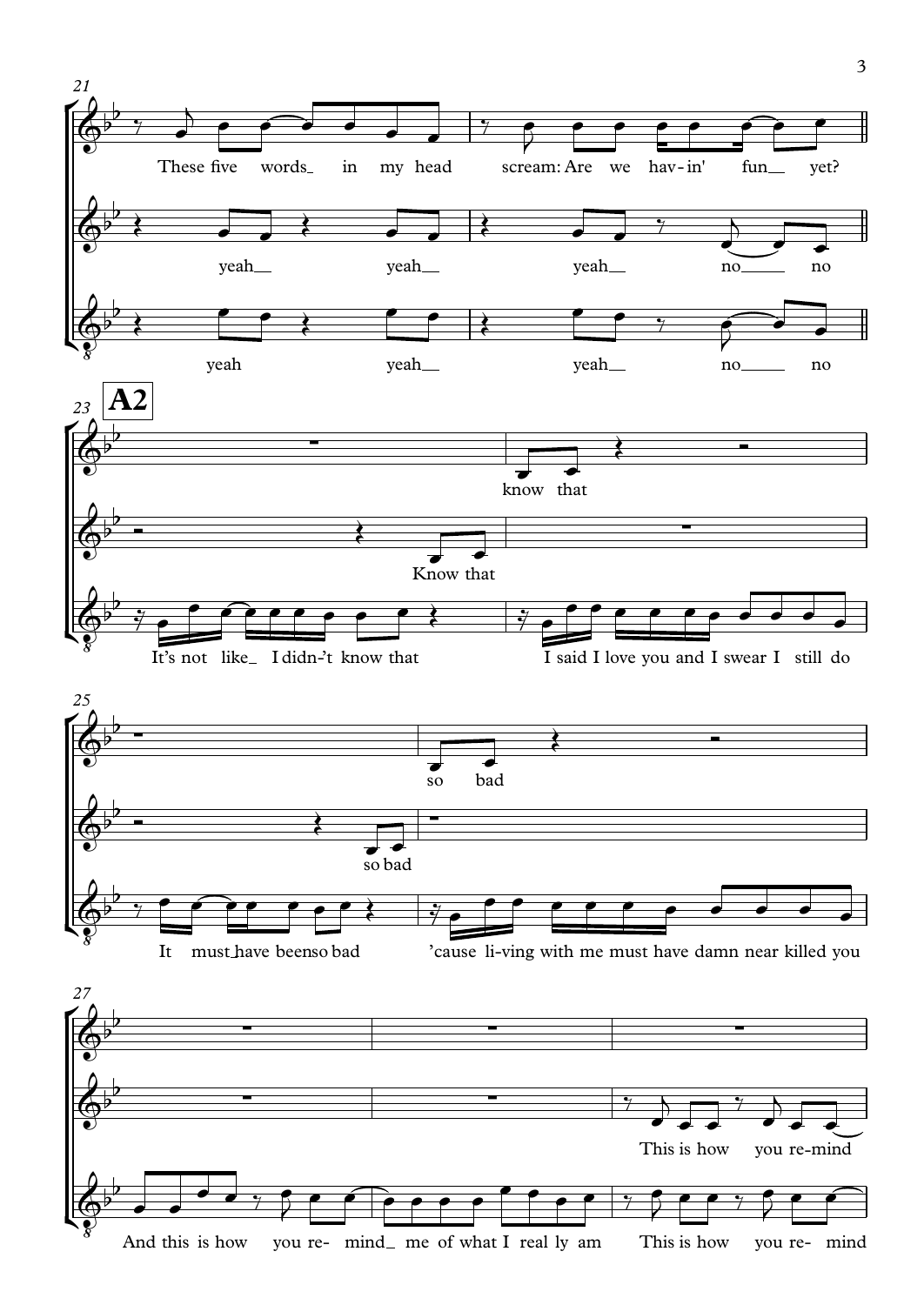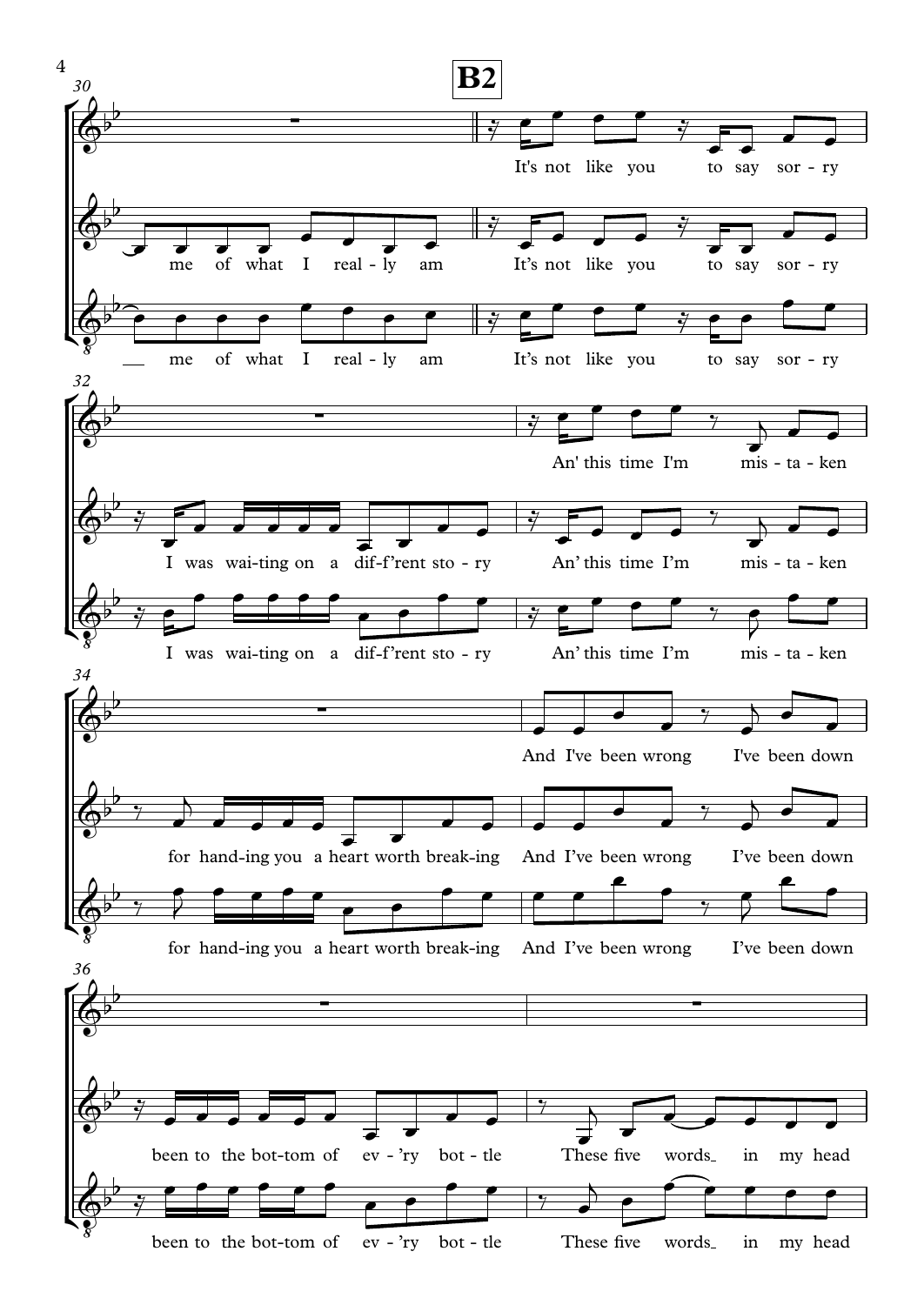

Ne-ver made it as a wise man I could-n't cut it as a poor man steal-in'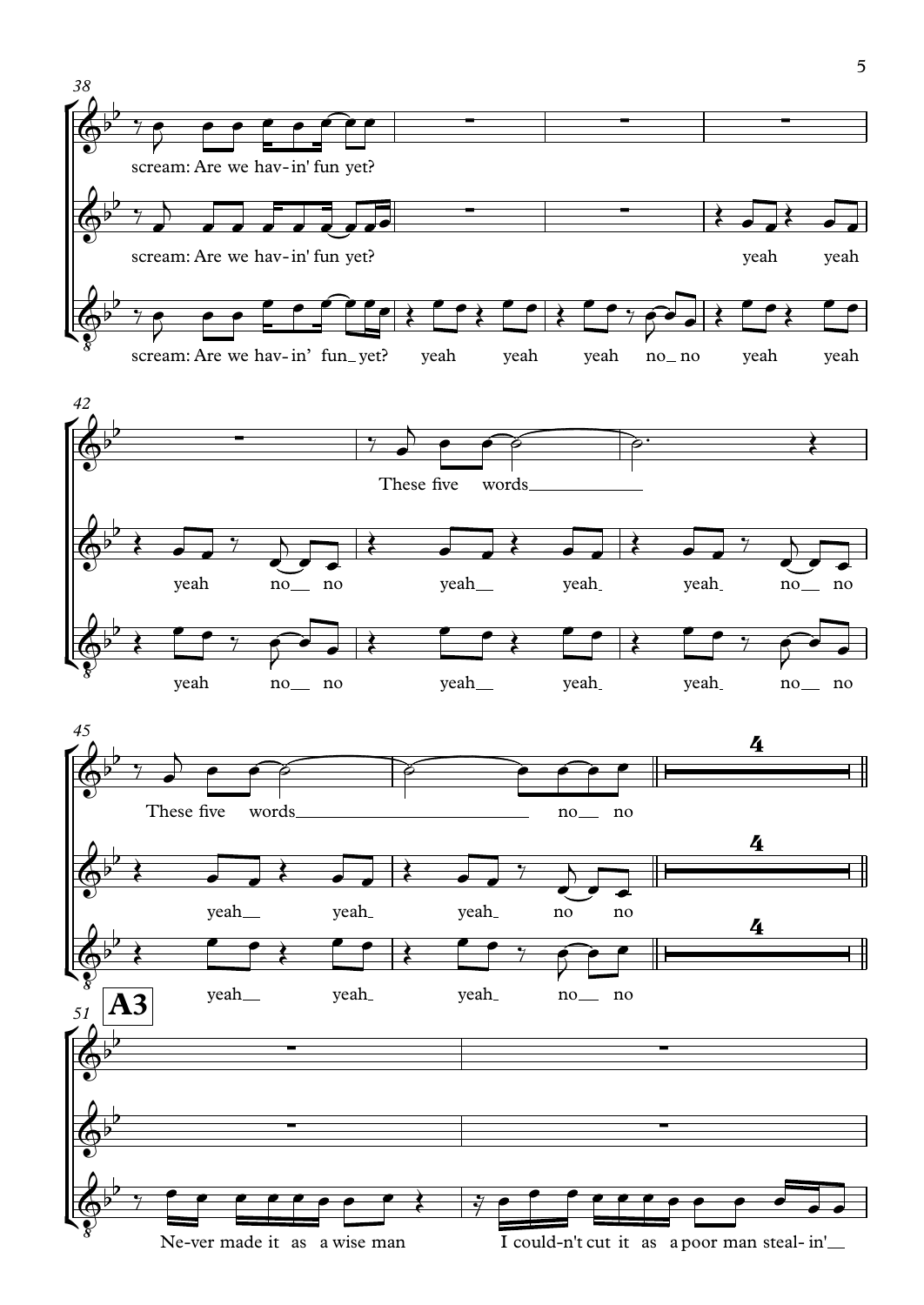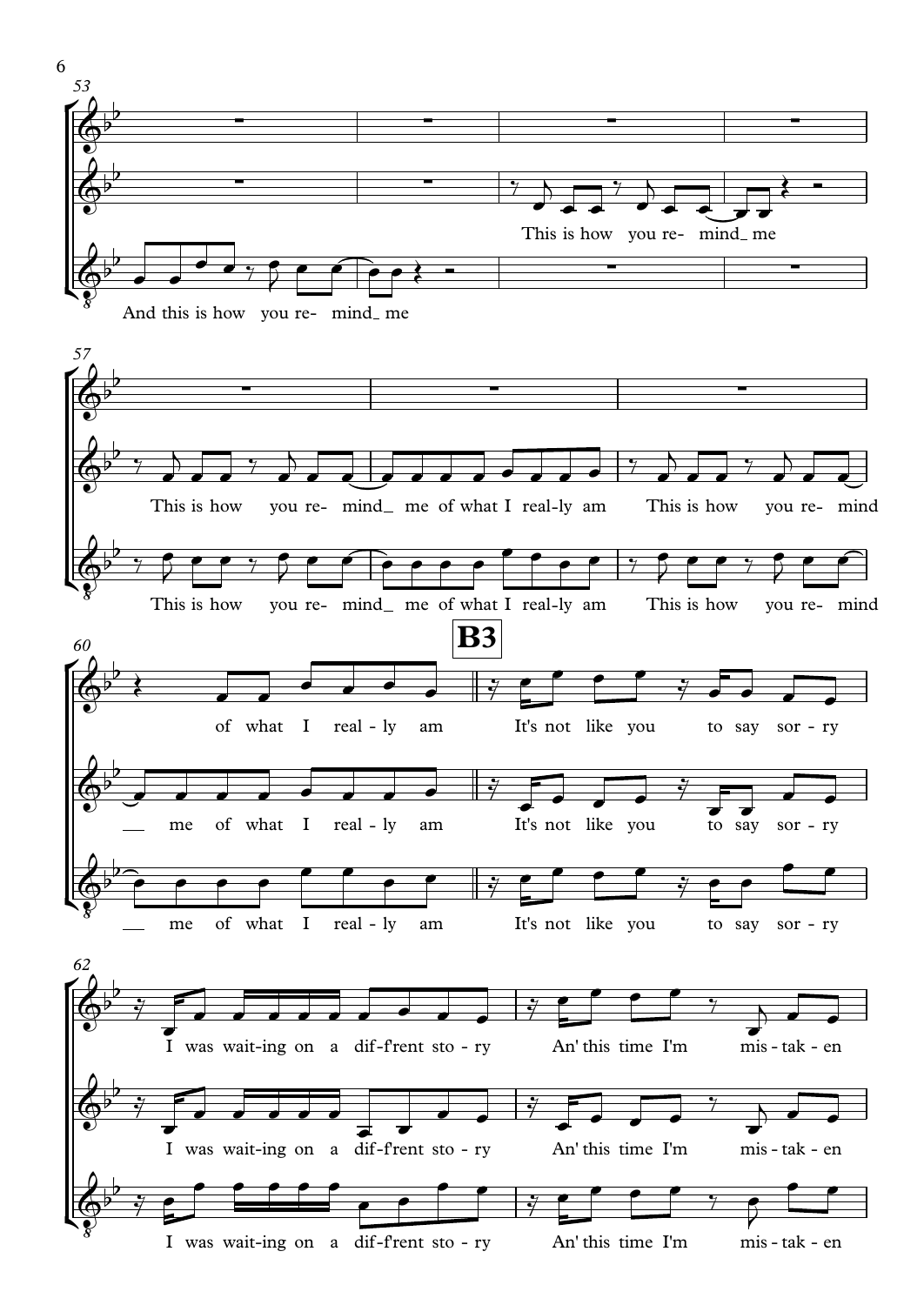